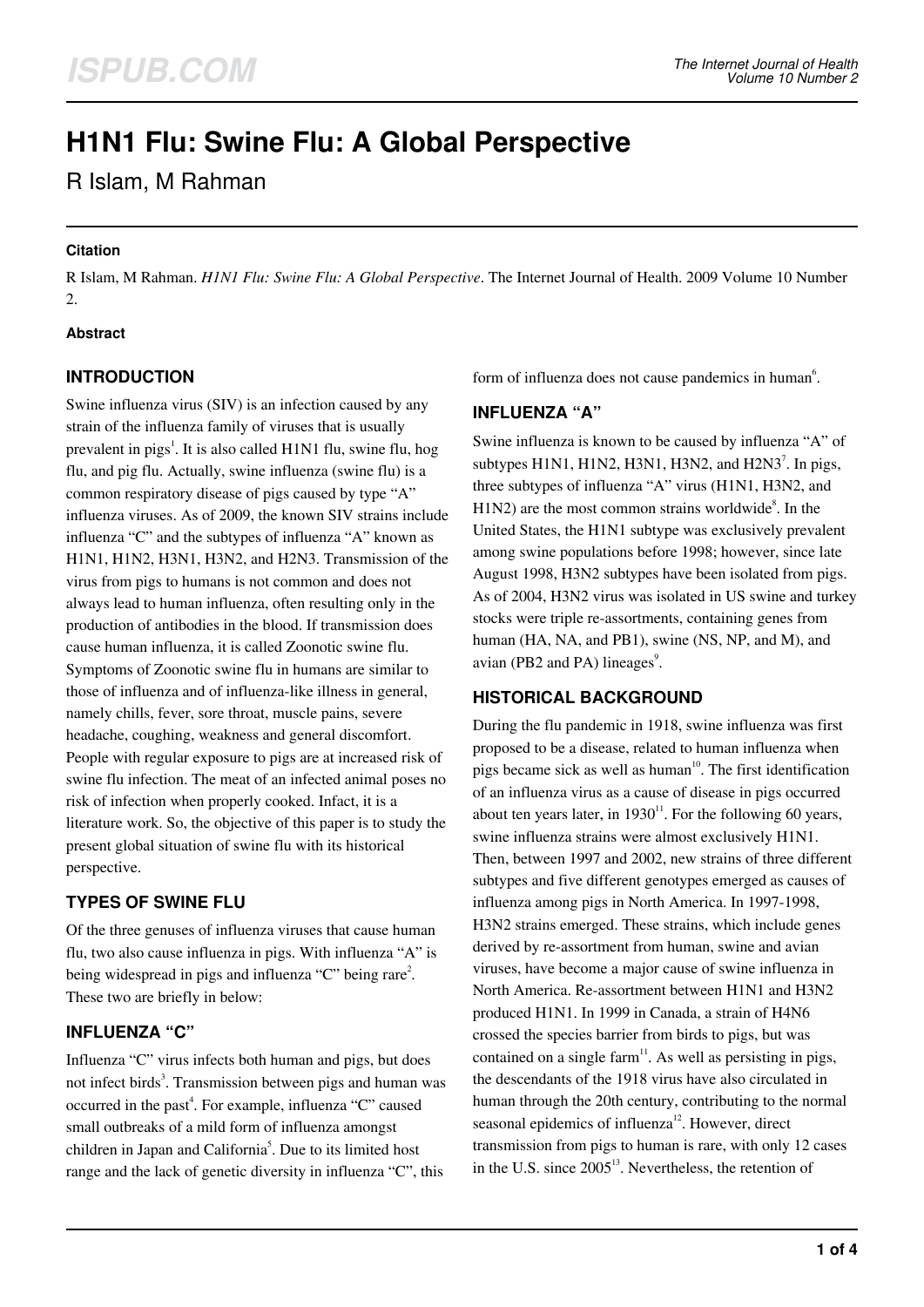influenza strains in pigs after these strains have disappeared from the human population might make pigs a reservoir where influenza viruses could persist, later emerging to reinfect humans once human immunity to these strains has waned<sup>2</sup>. Swine flu has been reported numerous times as a Zoonosis in human, usually with limited distribution, rarely with a widespread distribution. Outbreaks in swine are common and cause significant economic losses in industry, primarily by causing stunting and extended time to market. For example, this disease costs the British meat industry about £65 million every year $14$ .

# **OUTBREAK OF SWINE FLU IN HUMAN AT 2009**

The H1N1 viral strain implicated in the 2009 flu pandemic among human often is called "swine flu" because initial testing showed many of the genes in the virus were similar to influenza viruses normally occurring in North American swine<sup>15</sup>. But further research has shown that the outbreak is due to a new strain of H1N1 not previously reported in pigs.

In late April, Margaret Chan, the World Health Organization's director-general, declared a "public health emergency of international concern" under the rules of the WHO's new International Health Regulations when the first cases of the H1N1 virus were reported in the United States<sup>16</sup>. Following the outbreak, on May 2, 2009, it was reported in pigs at a farm in Alberta, Canada, with a link to the outbreak in Mexico. The pigs are suspected to have caught this new strain of virus from a farm worker who recently returned from Mexico, then showed symptoms of an influenza-like illness $17$ . These are probable cases, pending confirmation by laboratory testing.

The new strain was initially described as an apparent reassortment of at least four strains of influenza "A" virus subtypes H1N1, including one strain endemic in human, one endemic in birds, and two endemic in swine (New York Times, 2009). Subsequent analysis suggested it was a reassortment of just two strains, both found in swine $18$ . Although initial reports identified the new strain as swine influenza (i.e., a Zoonosis originating in swine), its origin is unknown. Several countries took precautionary measures to reduce the chances for a global pandemic of the disease<sup>19</sup>. Swine flu has been compared to other similar types of influenza virus in terms of mortality: "in the US it appears that for every 1000 people who get infected, about 40 people need admission to hospital and about one person dies". There are fears that swine flu will become a major global pandemic in the winter months, with many countries

planning major vaccination campaigns.

# **PANDEMIC (H1N1) 2009**

The number of human cases of pandemic (H1N1) 2009 is still increasing substantially as well as alarming in many countries, even in countries that have already been affected for some time. This disease continues to evolve as new countries become affected, as community-level spread extends in already affected countries, and as information is shared globally. Many countries with widespread community transmission have moved to testing only samples of ill persons and have shifted surveillance efforts to monitoring and reporting of trends. This shift has been recommended by WHO, because as the pandemic progresses, monitoring trends in disease activity can be done better by following trends in illness cases rather than trying to test all ill persons, which can severely stress national resources. It remains a top priority to determine which groups of people are at highest risk of serious disease so steps to best to protect them can be taken.

In addition to surveillance information, WHO is relying on the results of special research and clinical studies and other data provided by countries directly through frequent expert teleconferences on clinical, virological and epidemiological aspects of the pandemic, to gain a global overview of the evolving situation. In most countries the majority of pandemic (H1N1) 2009 cases are still occurring in younger people, with the median age reported to be 12 to 17 years (based on data from Canada, Chile, Japan, UK and the United States of America). Some reports suggest that persons requiring hospitalization and patients with fatal illness may be slightly older. As the disease expands broadly into communities, the average age of the cases is appearing to increase slightly. This may reflect the situation in many countries where the earliest cases often occurred as school outbreaks but later cases were occurring in the community. Some of the pandemic disease patterns differ from seasonal influenza, where fatal disease occurs most often in the elderly (>65 years old). However, the full picture of the pandemic's epidemiology is not yet fully clear because in many countries, seasonal influenza viruses and pandemic (H1N1) 2009 viruses are both circulating and the pandemic remains relatively early in its development.

## **LABORATORY-CONFIRMED CASES OF PANDEMIC (H1N1) 2009**

The countries and overseas territories/communities that reported their first pandemic (H1N1) 2009 confirmed case(s)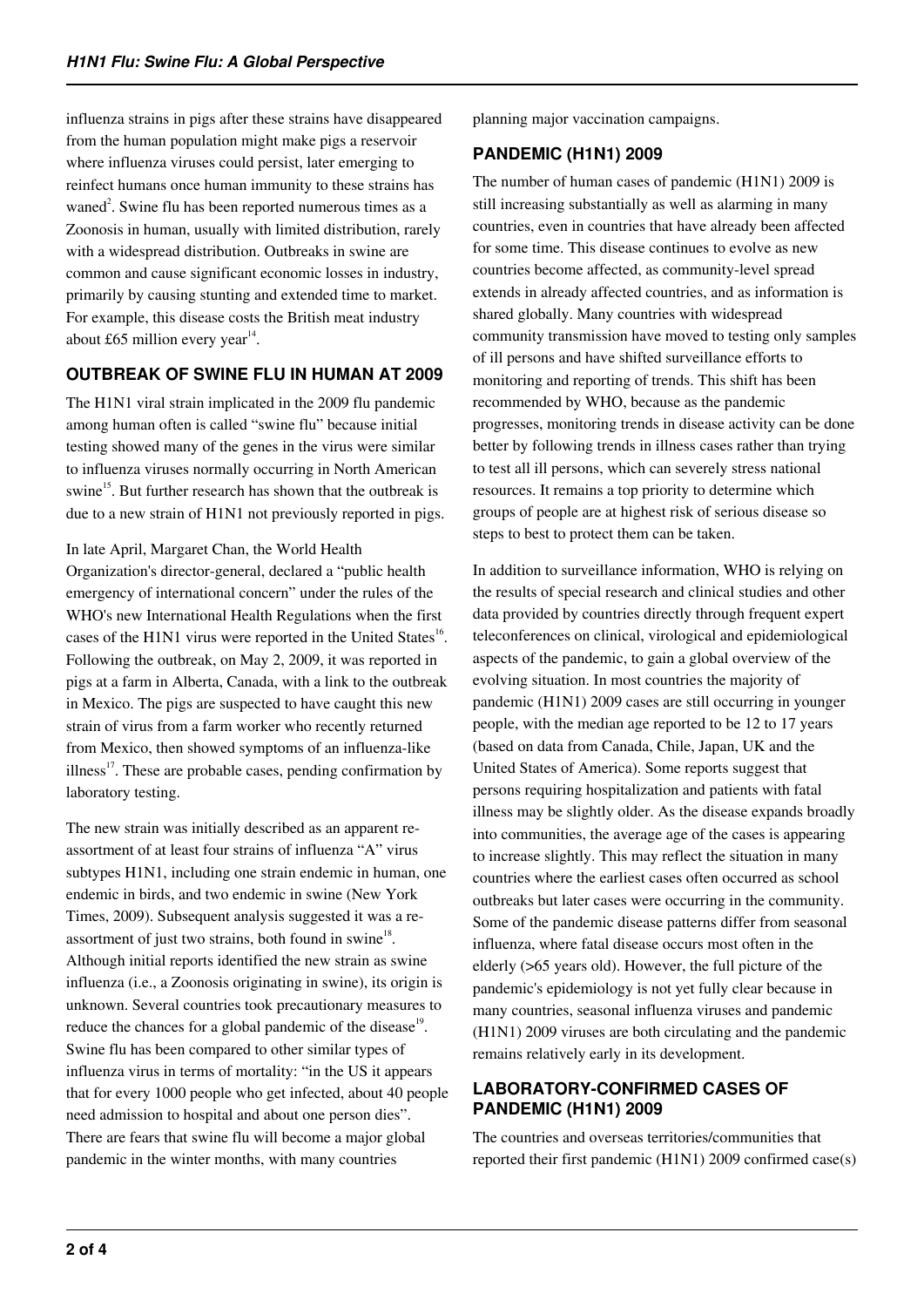since 6 July 2009 as of 22 July 2009:

Afghanistan, Andorra, Belize, Bhutan, Botswana, La Réunion (French Overseas Community), Haiti, the Marshall Islands, the Federated States of Micronesia, Namibia, Sint Eustatius (Netherlands Antilles) , Saint Kitts and Nevis, Saint Vincent and the Grenadines, Seychelles, Solomon Islands, the Sudan, Tonga, Turks and Caicos Islands (UK Overseas Territory), the United Republic of Tanzania, American Samoa (US), Guam (US). Map of the spread of pandemic (H1N1) 2009: number of laboratory conformed cases and deaths is in the following Table.

#### **References**

1. The Merck Veterinary Manual: Swine Influenza. 2008 http://www.merckvetmanual.com/mvm/index.jsp?cfile=htm/ bc/121407.htm.

Retrieved on April 30, 2009.

2. Heinen P: Swine Influenza: A Zoonosis. Veterinary Sciences Tomorrow; 2003; 1–11.

http://www.vetscite.org/publish/articles/000041/print.html, retrieved on 2009-05-04.

3. Bouvier NM, Palese P: The Biology of Influenza Viruses. Vaccine 26, Suppl 4; 2008; D49–53; PMID 19230160.

4. Kimura H, Abiko C, Peng G et al.: Interspecies

Transmission Of Influenza C Virus Between Humans And

Pigs. Virus Res.; 1997; 48(1):71–9. PMID 9140195. http://linkinghub.elsevier.com/retrieve/pii/S0168-1702(96)0 1427-X.

5. Matsuzaki Y, Sugawara K, Mizuta K et al.: Antigenic and Genetic Characterization of Influenza C Viruses which Caused Two Outbreaks in Yamagata City, Japan, in 1996 and 1998. J. Clin. Microbiol.; 2002; 40 (2): 422–429; PMID 11825952.

http://jcm.asm.org/cgi/pmidlookup?view=long&pmid=1182 5952.

6. Lynch JP, Walsh EE: Influenza: Evolving Strategies in Treatment and Prevention. Semin Respir Crit Care Med; 2007; 28 (2):144–58; PMID 17458769.

7. Ma W, Vincent AL, Gramer MR, Brockwell CB, Lager KM, Janke BH, Gauger PC, Patnayak DP, Webby RJ, Richt JA: Identification of H2N3 Influenza A Viruses from Swine in the United States. Proc Nat Acad Sci, USA; 2007; 104 (52): 20949–54; PMID 18093945.

http://www.pnas.org/content/104/52/20949.full.

8. Kothalawala H, Toussaint MJ, Gruys E: An Overview of Swine Influenza. Vet Q; 2006; 28 (2): 46–53; PMID 16841566.

9. Yassine HM, Al-Natour MQ, Lee CW, Saif YM: Interspecies And Intraspecies Transmission Of Triple Reassortant H3N2 Influenza A Viruses. Virol J; 2007; 28 (4): 129; PMID 18045494.

10. Knobler S, Mack A, Mahmoud A, Lemon S: The Story of Influenza and The Threat of Pandemic Influenza: Are We Ready? The National Academies Press; 2005; 75; Workshop Summary, Washington, D.C.

11. Olsen CW: The Emergence of novel Swine Influenza Viruses in North America. Virus Research; 2002; 85 (2): 199–210; PMID 12034486.

http://linkinghub.elsevier.com/retrieve/pii/S0168170202000 278.

12. Taubenberger JK, Morens DM: 1918 Influenza: The Mother of All Pandemics. Emerg Infect Dis; 2006; 12(1):15–22; PMID 16494711.

http://www.cdc.gov/ncidod/eid/vol12no01/05-0979.htm. 13. U.S. (2009). Pork Groups Urge Hog Farmers to Reduce Flu Risk".

http://www.reuters.com/article/latestCrisis/idUSN26488473. 14. Kay RM, Done SH, Paton DJ: Effect of Sequential Porcine Reproductive and Respiratory Syndrome and Swine Influenza on the Growth and Performance of Finishing Pigs. Vet. Rec.; 1994; 135 (9): 199–204; PMID 7998380.

15. New York Times: The Naming of Swine Flu, a Curious Matter. 2009.

http://www.nytimes.com/2009/04/29/world/asia/29swine.ht ml. Retrieved on 2009-07-22.

16. Centers for Disease Control: Outbreak of Swine-Origin Influenza A (H1N1) Virus Infection, Mexico. 2009. http://www.cdc.gov/mmwr/preview/mmwrhtml/mm58d0430 a2.htm.

17. The Canadian Food Inspection Agency: An Alberta Swine Herd Investigated for H1N1 Flu Virus. 2009. http://www.inspection.gc.ca/english/corpaffr/newcom/2009/

20090502e.shtml. Retrieved on 2009-05-03. 18. Trifonov V, Khiabanian H, Greenbaum B, Rabadan R:

The Origin of the Recent Swine Influenza A (H1N1) Virus Infecting Humans. Eurosurveillance; 2009; 4 (17).

http://www.eurosurveillance.org/dynamic/EE/V14N17/art19 193.pdf.

19. World Takes Drastic Steps to Contain Swine Flu (2009). http://news.yahoo.com/s/ap/20090430/ap\_on\_he\_me/eu\_swi ne\_flu\_drastic\_measures.